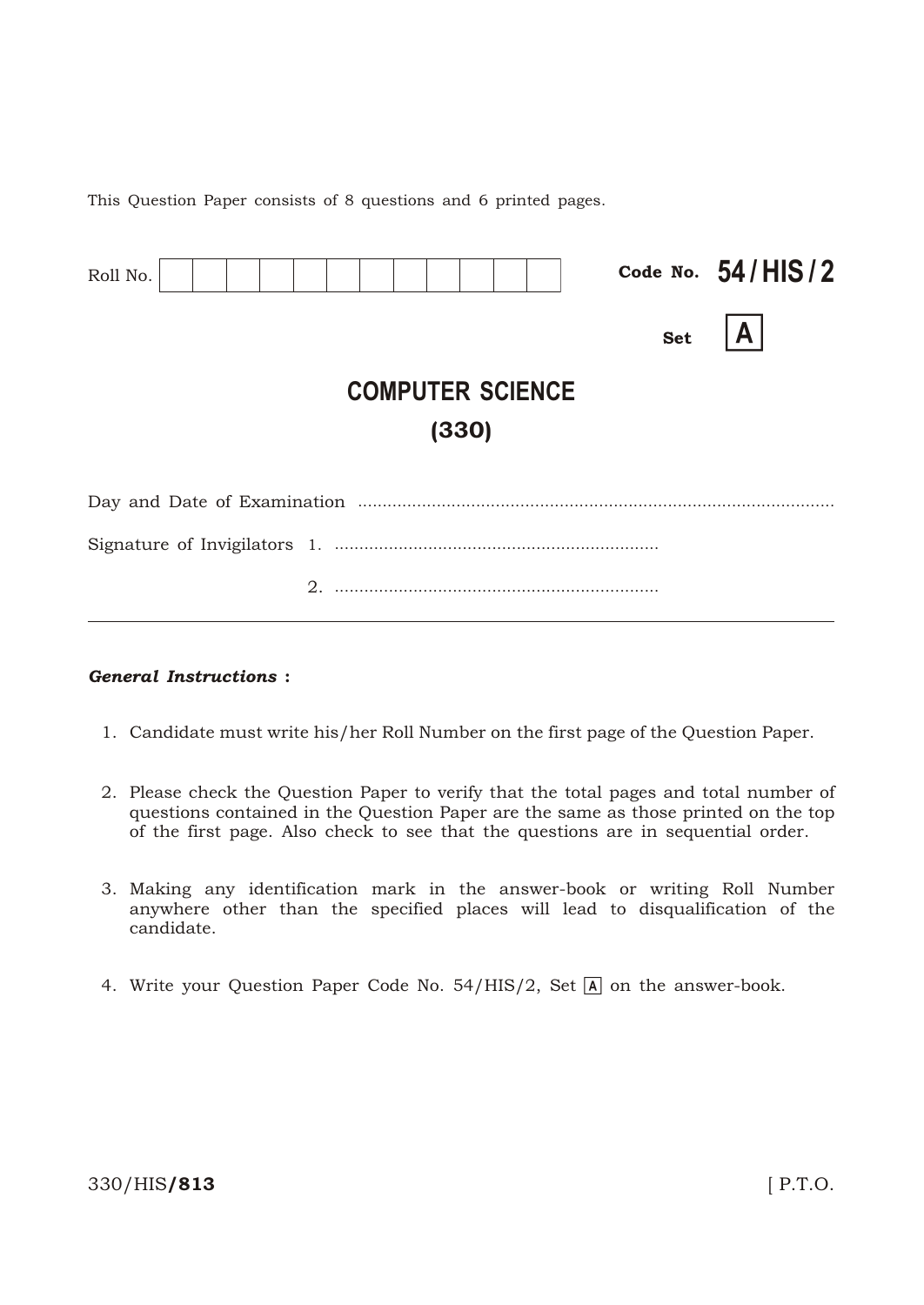# **COMPUTER SCIENCE** (330)

Time : 3 Hours ] [ Maximum Marks : 60

- *Note* : (i) Answer *all* questions.
	- (ii) Marks allotted to each question are given in the right-hand margin.
	- (iii) Use  $C_{++}$  programming language to answer the programming questions.

# **1.** Define the following :  $1 \times 5=5$

- *(a)* Cache memory
- *(b)* Taskbar
- *(c)* Software
- *(d)* Registers
- *(e)* 3 GL'S languages

## **2.** Differentiate between the following :  $2 \times 3 = 6$

- *(a)* Bus network and Star network
- *(b)* Data processing and Data processing system
- *(c)* Half-duplex and Full-duplex

#### **3.** Differentiate between the following :  $2+2=4$

- *(a)* Procedural language and Object-oriented programming
- *(b)* An object and A class

## 330/HIS/813 2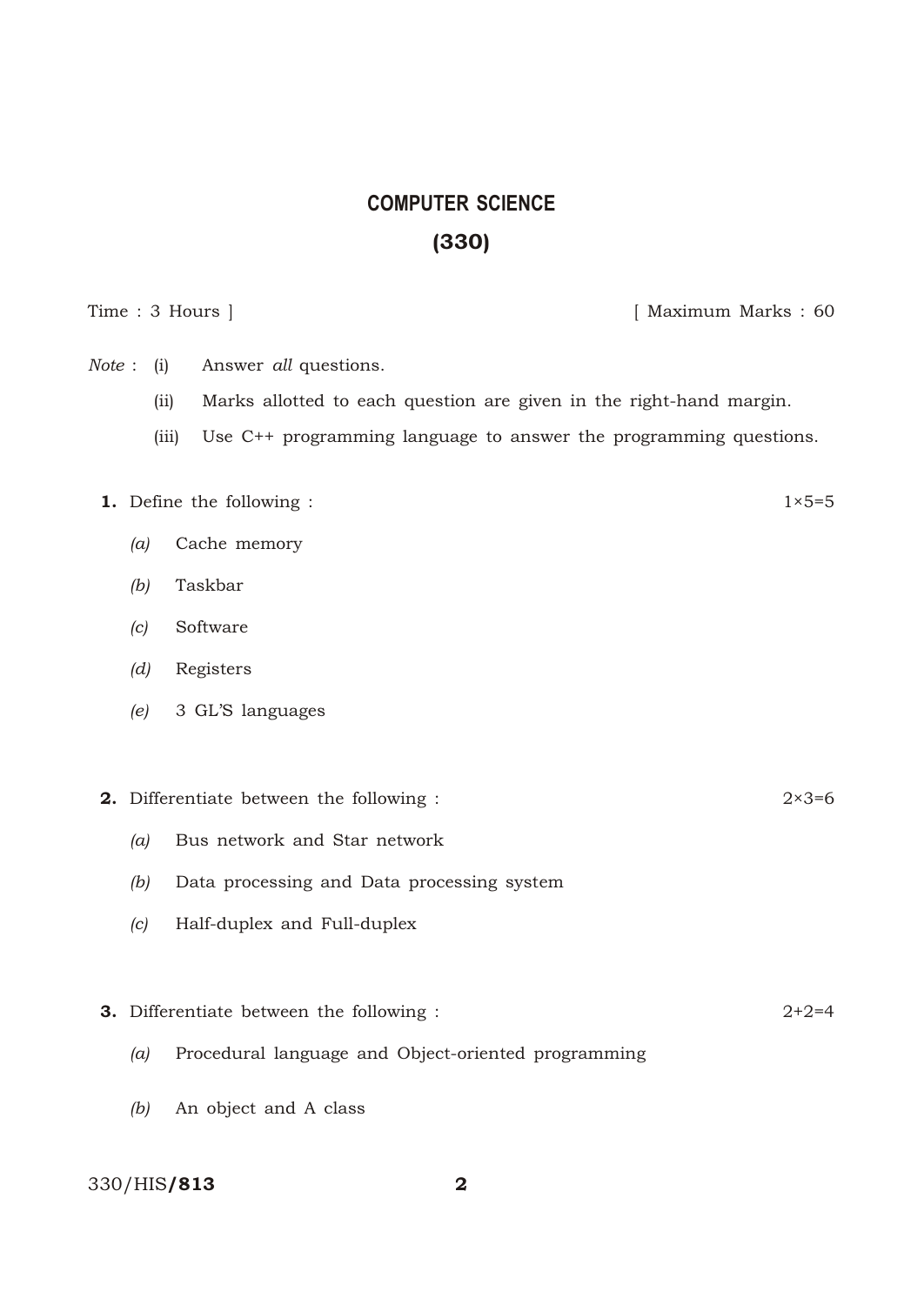**4.** (a) Write the difference between / operator and % operator. 1

(b) Write the equivalent C++ expressions for the following algebraic expressions : 
$$
\qquad
$$
 2

(i) 
$$
\frac{cb^2 - 2ac}{3a}
$$
  
(ii) 
$$
\frac{4}{3}x^3
$$

*(c)* Write the given code using conditional operator : 2

if(x>y)  
\n
$$
z=x*x;
$$
  
\nelse  
\n $z=y*y;$ 

- *(d)* Write a program to accept marks of 5 subjects from the user and calculate and display the total marks and percentage. 4
- *(e)* Write the output of the given program (assume that all header files are included) : 2

```
void main()
{
            int x=7,y,z;y=++x+3;cout << x + + < < ", " << < + + y << endl;
            z=y-++7;\text{cout} \leq \text{++} \leq \leq \text{''}, \text{''} \leq \text{--} \leq \text{''} \leq \text{end}}
```
5. *(a)* Write a program to accept an integer array of 10 size elements and sort and display the array using bubble sort technique. 4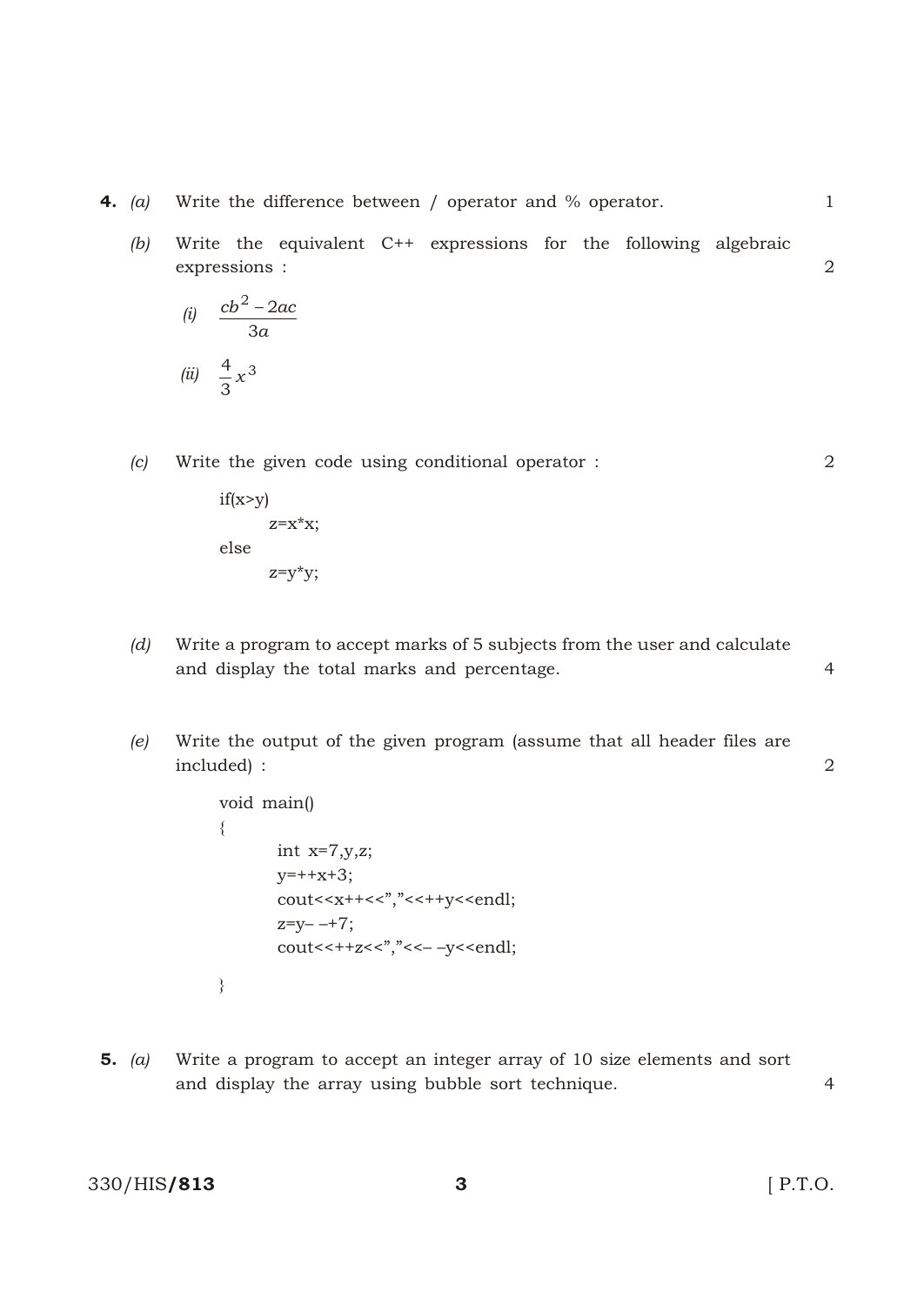*(b)* Write the output of the given program (assume that all header files are included) : 2

void main()

|    |     | $\{$                                                                                                                            |                |  |  |  |
|----|-----|---------------------------------------------------------------------------------------------------------------------------------|----------------|--|--|--|
|    |     | int a[5]= $\{2,3,4,5,6\}$ ,e=0,o1=0;                                                                                            |                |  |  |  |
|    |     | for(int i=0; $i < 5; i++)$                                                                                                      |                |  |  |  |
|    |     | if(A[i]\%2==1)                                                                                                                  |                |  |  |  |
|    |     | $o1 = o1 + a[i];$                                                                                                               |                |  |  |  |
|    |     | else                                                                                                                            |                |  |  |  |
|    |     | $e=e+a[i];$                                                                                                                     |                |  |  |  |
|    |     | cout<<"Sum="< <e<<endl;< th=""><th></th></e<<endl;<>                                                                            |                |  |  |  |
|    |     | cout<<"Sum="< <o1<<endl;< th=""><th></th></o1<<endl;<>                                                                          |                |  |  |  |
|    |     | $\}$                                                                                                                            |                |  |  |  |
| 6. | (a) | Write a function in C++ Table() which will take a number as parameter<br>and print the table of the number.                     |                |  |  |  |
|    |     | example, if the number is 5, then output<br>should<br>(For<br>be<br>$5, 10, 15, 20, 25, 30, 35, \ldots, 50.$                    | $\overline{4}$ |  |  |  |
|    | (b) | Write the difference between static variable and register variable. Also<br>write an example.                                   | 3              |  |  |  |
|    | (c) | Declare the structure Mall containing following members :                                                                       |                |  |  |  |
|    |     | shopno, shopname, rent                                                                                                          |                |  |  |  |
|    |     | Write a program to implement this structure and accept the 10 records of<br>the shops and display all the records of the shops. | 3              |  |  |  |
|    | (d) | Define the class history with the following specifications :                                                                    | 3              |  |  |  |
|    |     | Private members of the class:                                                                                                   |                |  |  |  |
|    |     | recordno<br>numeric                                                                                                             |                |  |  |  |
|    |     | string of 25 characters<br>source                                                                                               |                |  |  |  |
|    |     | location<br>string of 50 characters                                                                                             |                |  |  |  |
|    |     | numeric<br>year                                                                                                                 |                |  |  |  |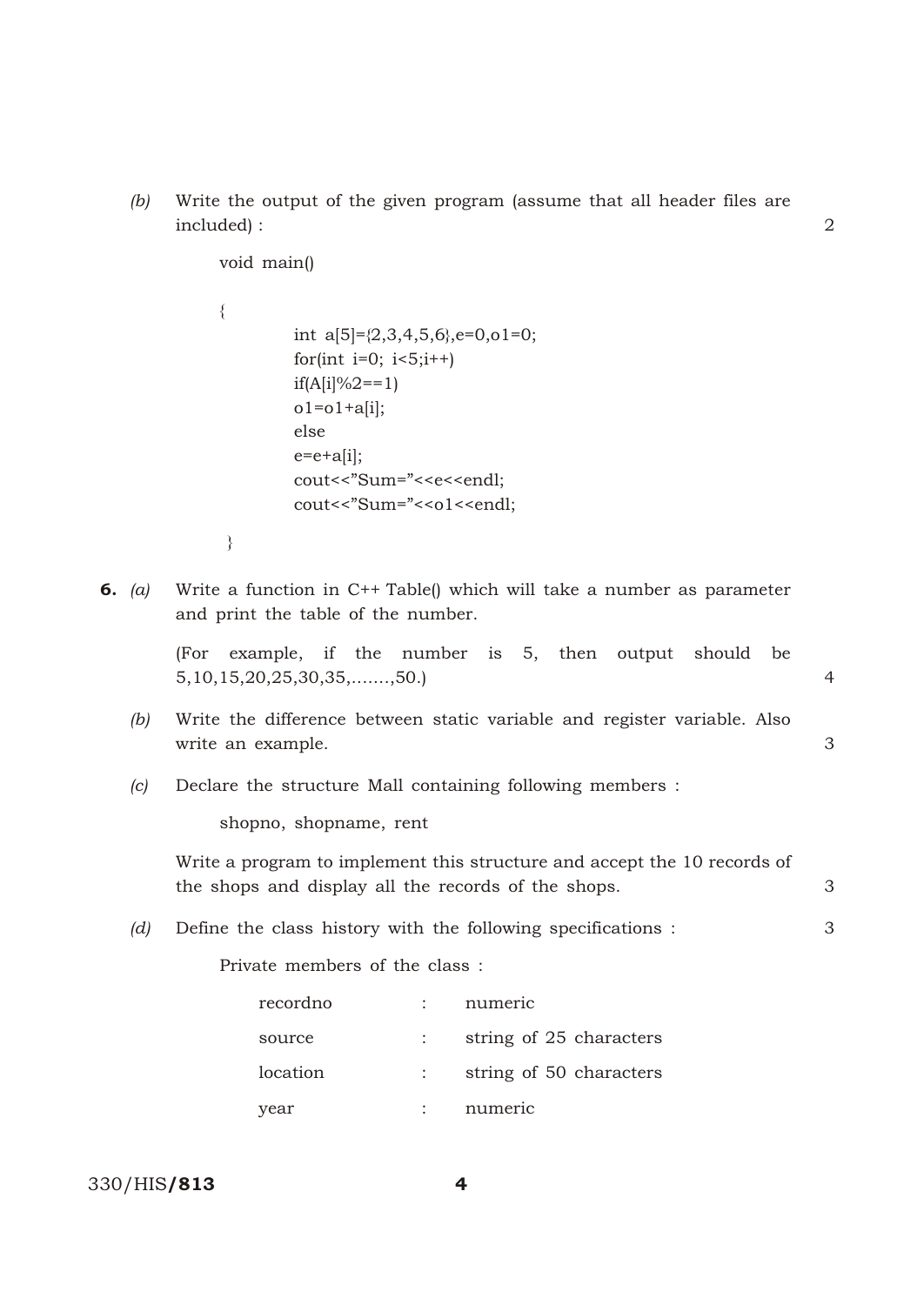Public members of the class:

 Constructor function to initialize the data members of the class with the following data :

> recordno as 1001, source as "indus valley", location as NULL and year as 234.

- showall() function to display all the members on the screen.
- *(e)* Consider the following classes declaration and answer the questions given below :

```
class Music
{
int no;
char type[60];
public:
Music();
void in();
void disp();
};
class Video : public Music
{
char singername[10];
int duration;
public:
Video();
void enter();
void show();
};
```
*(i)* Which type of inheritance is it? 1

- *(ii)* Which class constructor will be called first when the object of class Video will be declared? 1
- *(iii)* Write the members which can be accessed by the object of class Video. 1